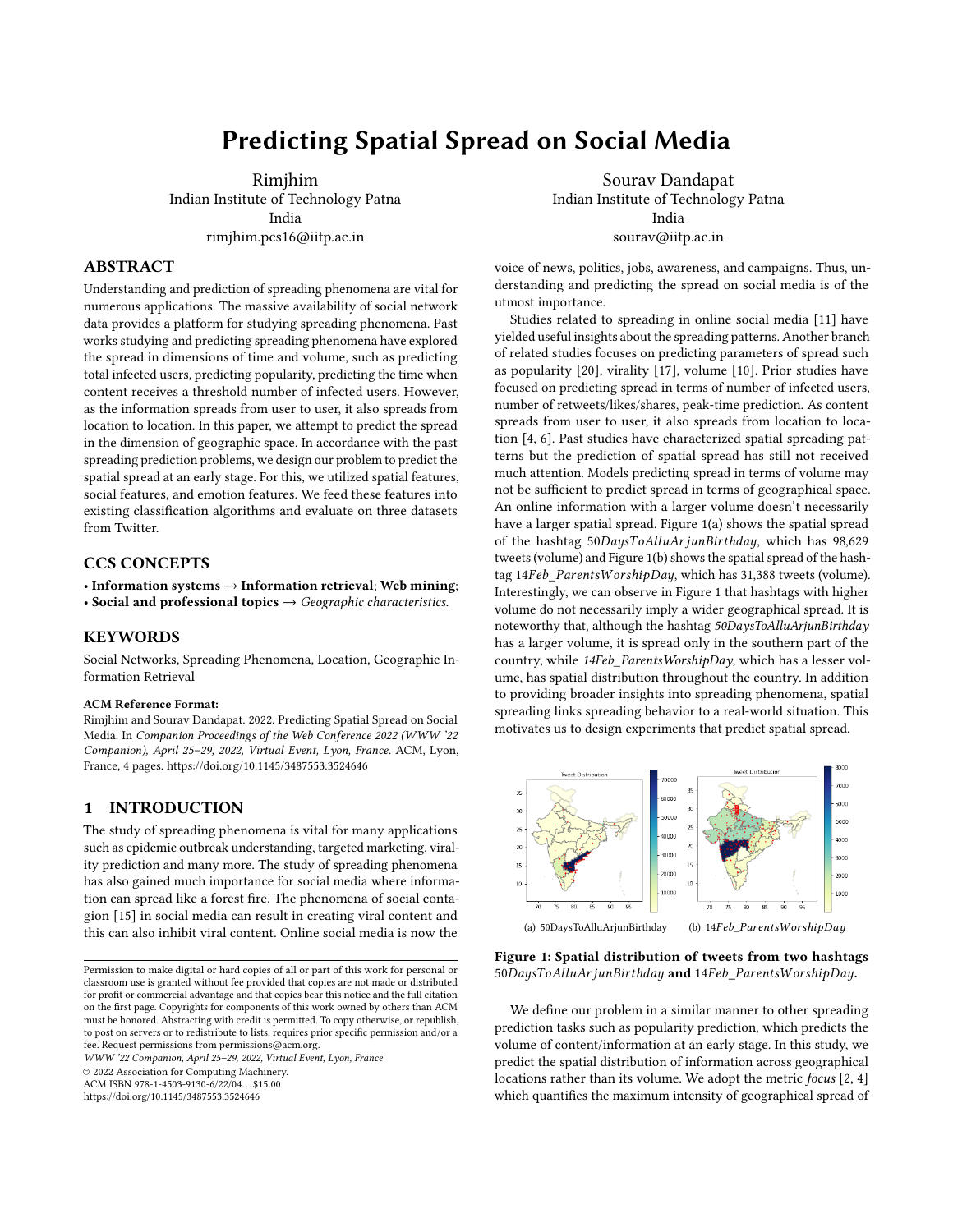an information. A higher focus value indicates a local spread and a lower focus value indicates a global spread [\[6\]](#page-3-7). We predict spatial spread of hashtags with initial 50 tweets. In order to predict the spatial spread of tweets, we extract relevant features from the first 50 tweets and feed these features to a series of machine learning classifiers. We run our experiments on three twitter datasets and also compare the results with state-of-the-art popularity prediction methodologies. The results from this preliminary experiment shows that our feature can give accurate enough predictions of spatial spreading across varied datasets. There is a significant increase of around 11% − 21% in accuracy from state-of-the-art.

Rest of the paper is organized as follows. Section [2](#page-1-0) presents the relevant literature. Section [3](#page-1-1) describes the data on which experiments are performed and section [4](#page-1-2) elaborates the adopted methodology for our experiments. Section [5](#page-2-0) discusses the obtained results and section [6](#page-3-9) concludes the study with future scope.

#### <span id="page-1-0"></span>2 LITERATURE

In this section we detail past works from the areas of i. Spreading in social networks, ii. Spreading prediction, and iii. Spatial spreading.

Spreading in social networks The availability of social media data has given a platform for understanding the spreading phenomena. There have been discoveries of interesting phenomena and factors leading to spread. The user network [\[18\]](#page-3-10), content features [\[9\]](#page-3-11), environment [\[11\]](#page-3-2) are major role players for spreading while other factors like geography [\[4\]](#page-3-6) and homophily [\[7\]](#page-3-12) have also been found to play a role. Multiple factors acting simultaneously on the content executes the phenomena of social contagion [\[15\]](#page-3-1) which results in content spread. However, in this study we focus on spreading across different locations (states) in a country.

Prediction of Spread Past literature has attempted to predict multiple dimensions of spread and advances in machine learning has helped in obtaining outstanding results. In terms of volume, researches have predicted user volume [\[10\]](#page-3-5), and event volume [\[20\]](#page-3-3). Other parameters of spread such as user engagement [\[5\]](#page-3-13), peak time [\[19\]](#page-3-14), virality [\[17\]](#page-3-4) have also been successfully predicted on social media. When content spreads, it creates a cascade of engagement and a branch of literature focus on understanding and prediction on several dimensions of cascade. The past works [\[9\]](#page-3-11) have predicted different dimensions of cascade. Spreading across space is also one important parameter of spreading phenomena. In this study, we predict spatial spreading of online content.

Spatial Spread As the availability of social media data has accelerated research around spreading behaviour. The availability of location field or the geotagged social media has also triggered researches around spatial spreading. [\[6\]](#page-3-7) has analysed huge social media data to understand spatial spread across different countries of the world. Other studies [\[4,](#page-3-6) [14\]](#page-3-15) have also analysed the phenomena of spatial spreading among different countries of the world. Visualization of spatial spreading also adds to the understanding of the phenomena as done by [\[13\]](#page-3-16). Unfurling of events across space has also been studied [\[12\]](#page-3-17). In this study, we use insights from these studies to derive useful features for prediction of spatial spreading.

### <span id="page-1-1"></span>3 DATASETS

For this we use three different location-tagged Twitter data described as following.

<span id="page-1-4"></span>

|                                  | <b>Datasets</b> |             |           |  |  |
|----------------------------------|-----------------|-------------|-----------|--|--|
|                                  | Geotagged India | COVID-India | COVID-USA |  |  |
| Total tweets                     | 3,140,235       | 522.719     | 2,931,186 |  |  |
| <b>Total Hashtags</b>            | 93.718          | 464.968     | 1,976,449 |  |  |
| <b>Total Location tweets</b>     | 1,409,747       | 493.202     | 2,894,163 |  |  |
| Final Hashtags (tweet count >50) | 585             | 787         | 3257      |  |  |

Table 1: Descriptive Statistics of Datasets.

Geotagged India We collect geo-tagged tweets from Twitter Location Filtering Streaming API with 'India' as the required location for a period of around two months( $6^{th}$  Feb - 30<sup>th</sup> March 2018) which consists around  $3M$  tweets,  $1M$  unique users and a total of 93, 718 unique hashtags. .

COVID-India This dataset is a publicly available location tagged tweet dataset<sup>[1](#page-1-3)</sup> related to COVID-19. This is global dataset, so we extract tweets belonging to the country India from this dataset resulting in a total of  $0.5M$  tweets.

COVID-USA This dataset is also created from the publicly available global dataset used in COVID-India dataset. Here we select tweet from the country USA, resulting in a total of 2.9M tweets.

For all the three datasets, we tag each tweet to a state-level location within the relevant country from the given location field. For the country India (Geotagged India and COVID-India), we use the dictionary made available by [\[2\]](#page-3-8) for tagging state-wise locations. For USA, the location tags already contain the state name, we use the same for tagging state-level location to a tweet. For all the datasets, we discard tweets which cannot be tagged to a state-level location. In this study, we predict spatial spread of hashtags. For each dataset, we collect all hashtags and tweets containing them. We keep hashtags with a minimum of 50 location-tagged tweets in the final dataset. Table [1](#page-1-4) shows data statistics for the three datasets.

## <span id="page-1-2"></span>4 METHODOLOGY

In this section, we describe the problem statement followed by the methodology of feature construction and classification.

## Problem Statement:

In this study, we perform an early stage prediction of spatial spread of hashtags. Borrowing the problem of early stage prediction of [\[17\]](#page-3-4), we predict final spread (over all occurrences in the dataset) of a hashtag with initial 50 tweets only. For calculating the spatial spread we deploy the metric focus, used frequently in the past literature [\[6\]](#page-3-7) which represents the maximum intensity of occurrence of a hashtag at any location. If  $P_i$  represents the probability of occurrence of a hashtag at any location  $i$  and  $L$  is the set of locations where the hashtag has occurred, then the focus score,  $F$ , of the hashtag is given as

<span id="page-1-5"></span>
$$
Focus(F) = max_{i \in L} [P_i]
$$
 (1)

Focus is a continuous variable with range between 0 and 1. We convert this into a classification problem by dividing into two classes called local and global. We use the threshold of 0.4 for dividing into the two classes according to the study of [\[6\]](#page-3-7). A hashtag having overall focus value > 0.4 is a local hashtag and rest all is global hashtag. This converts our problem to a binary classification problem.

<span id="page-1-3"></span><sup>1</sup>https://crisisnlp.qcri.org/covid19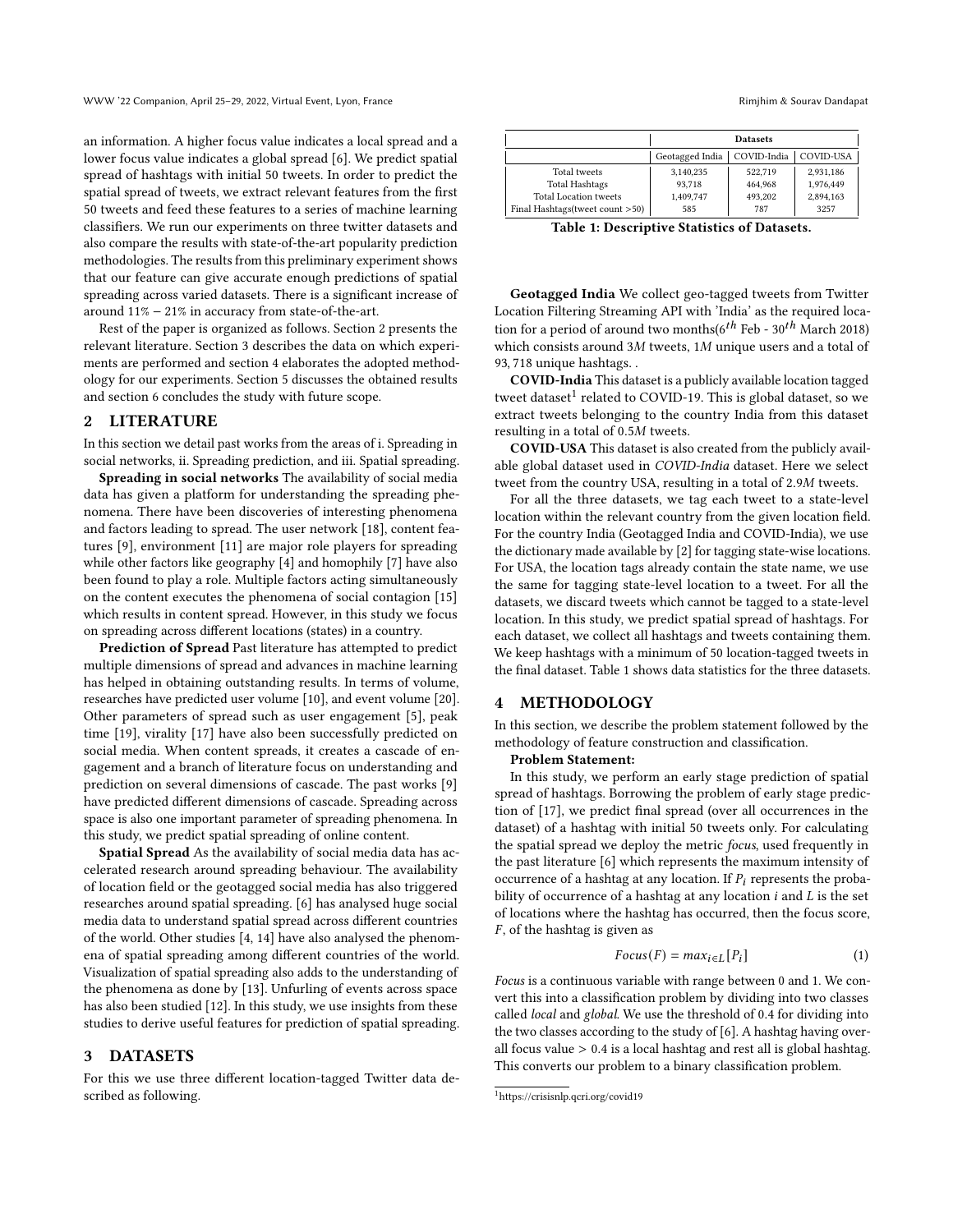Feature Extraction For each hashtag, we first sort the initial 50 tweets according to its arrival time. For each feature, we create a vector of size 50 such as  $x_0, x_1, x_2...x_{50}$  where each element of the vector is a feature value corresponding to tweets  $t_0, t_1, t_2,...t_{50}$ . For this study, we have used spatial features, social features, and emotion features. Next, we explain details of each feature and its calculation on a set of tweets.

Spatial Features : In spatial features, we use 4 types of features explained as following:

Focus: This metric is the same as defined in equation [1](#page-1-5) and measures the maximum intensity of a hashtag at any location. Note that we are predicting the same metric but the final prediction values are calculated over all the tweets but in feature calculation we are limited to initial 50 tweets. For creating the feature vector for focus, we calculate focus values in a cumulative way i.e. feature vector  $f_1, f_2, f_3..f_{50}$  is calculated on tweets  $t_0$ ,  $[t_0, t_1]$ ,  $[t_0, t_1, t_2]$ , .. $[t_0, t_1..t_{50}]$ .

*Entropy:* The metric *Entropy* [\[6\]](#page-3-7) captures the randomness of occurrence of a hashtag and represents the number of bits required to capture the spatial uncertainty of a hashtag. Entropy can be calculated using the formula  $Entropy(E) = \sum_{i \in I_e} -P_i \log_2 P_i$ , where all variables are maintained as in the metric focus. If a hashtag is present only at a single location, the entropy value is 0, and this increases as the uncertainty of location increases.

Spread: Spread [\[6\]](#page-3-7) measures the geographical extent of hashtag distribution and is calculated as the average geographical distance between a central location and all other locations where the hashtag has appeared. All the distances calculated in this study are geodesic distance [\[16\]](#page-3-18). For the central location, we consider the location which corresponds to the focus value and is termed as the focus location. We can formulate the spread as  $Spread(S)$  =  $\frac{1}{|L|} \sum_{l_i \in L} dist(l_i - l\_focus)$ , where dist is the geographical distance,

 $l$  focus is the focus location, and  $L$  is the set of locations except  $l$  focus where the hashtag has appeared. We calculate entropy and spread in a cumulative way as done for focus.

Geographic Distance: This feature is the geographical distance between locations of two consecutive tweets. We have input tweets arranged in order of their arrival time. For the first tweet, it is 0 and for the rest it is geographic distance between locations of tweet  $t_n$ and  $t_{n-1}$ .

Social Features : Social media is characterized by many contextual information. We use contextual information from twitter to derive following social features.

Adoption Lag: This is the time lag between two consecutive tweets. We have 50 tweets, for the first tweet it is 0 and for all rest it is time difference between tweet  $t_n$  and  $t_{n-1}$ .

Follower Count: This is the follower count of the user who has tweeted the tweet. Since there are 50 tweets, there are 50 follower count also.

Retweet Status : Retweets do construct an important aspect of information spread. Here, for distinguishing an original tweet from retweet, we choose a binary value. For the created feature vector  $x_0, x_1...x_{50}, x_i$  is 1 for an original tweets and 0 for retweets.

Emotion Features : Past work finds that emotion plays a vital role in information diffusion [\[1\]](#page-3-19). In order to include this feature, we calculate the value of 5 types of emotion for each tweet. For each emotion, we opt for binary values of emotion. For finding out if an emotion is present in the tweet or not, we did majority voting on output of three popular approaches of calculating emotion. The three approaches are NRClex $^2$  $^2$ , Empath $^3$  $^3$  and text2emotion $^4$  $^4$ . We calculate emotions sad, anger, surprise, fear, happy. For each feature, if a tweet has a sad emotion, then it is given a value 1 else it is given the value 0.

Finally, the vectors of each feature are concatenated to create the final feature vector of each hashtag. The created vectors are then fed into existing machine learning classifiers to evaluate the predictions of spatial spreading.

Comparative Approaches: For a comparative study, we compare results of spatial spreading with state-of-the-art classification algorithms. Popularity prediction is one of the interesting studies around spreading phenomena. We also compare our proposed methodology with state-of-the-art popularity prediction methodologies. Comparative approaches are described next.

Base 1 [\[8\]](#page-3-20): This baseline used category booster classifier on a number of derived features for predicting social media popularity. Using the available features for our dataset, we model it for the task of spatial spread prediction.

Base 2 [\[3\]](#page-3-21): This is a neural network based approach which fuses multiple features for social media popularity prediction. We implement this using features available in our dataset and perform spatial spread classification in place of popularity classification. Popular machine learning classification algorithms: We also feed our derived features to a few popular machine learning algorithms which are known to give high performance for the task of binary classification. We use linear regression (LR), k-nearest neighbour (KNN), naive bayes (NB) and support vector machines (SVM) for analyzing the results of spatial spread prediction.

Tree based classification algorithms: Tree-based classifiers gives higher accuracy of predictions for hand-crafted features. We use three types of tree-based classification algorithms i.e. decision trees (DT), random forests (RF), and extra trees (ET). Our extracted features are used to train these algorithms for spatial spread classification.

Experimental settings For all the classification algorithms, we use the best parameters empirically. We use stratified 5-fold cross validation where we train for 4-folds of all hashtag data and test on the rest for each considered dataset. We use standard metrics accuracy, macro average F1-score, and weighted average F1-score which captures the overall performance of the classification. We run all the classification algorithms five times and report the average results.

## <span id="page-2-0"></span>5 RESULTS AND DISCUSSION

In this section, we present location-tagging evaluation, performance analysis of spatial spread classification and insights from the results. Location-tagging Evaluation: We first evaluate our location tagging approach used for creating the datasets. For evaluating location tagging, we deployed three independent graduate annotators. For

<span id="page-2-3"></span><sup>4</sup>https://pypi.org/project/text2emotion/

<span id="page-2-2"></span><span id="page-2-1"></span> $^2$ https://pypi.org/project/NRCLex/

<sup>3</sup>https://github.com/Ejhfast/empath-client